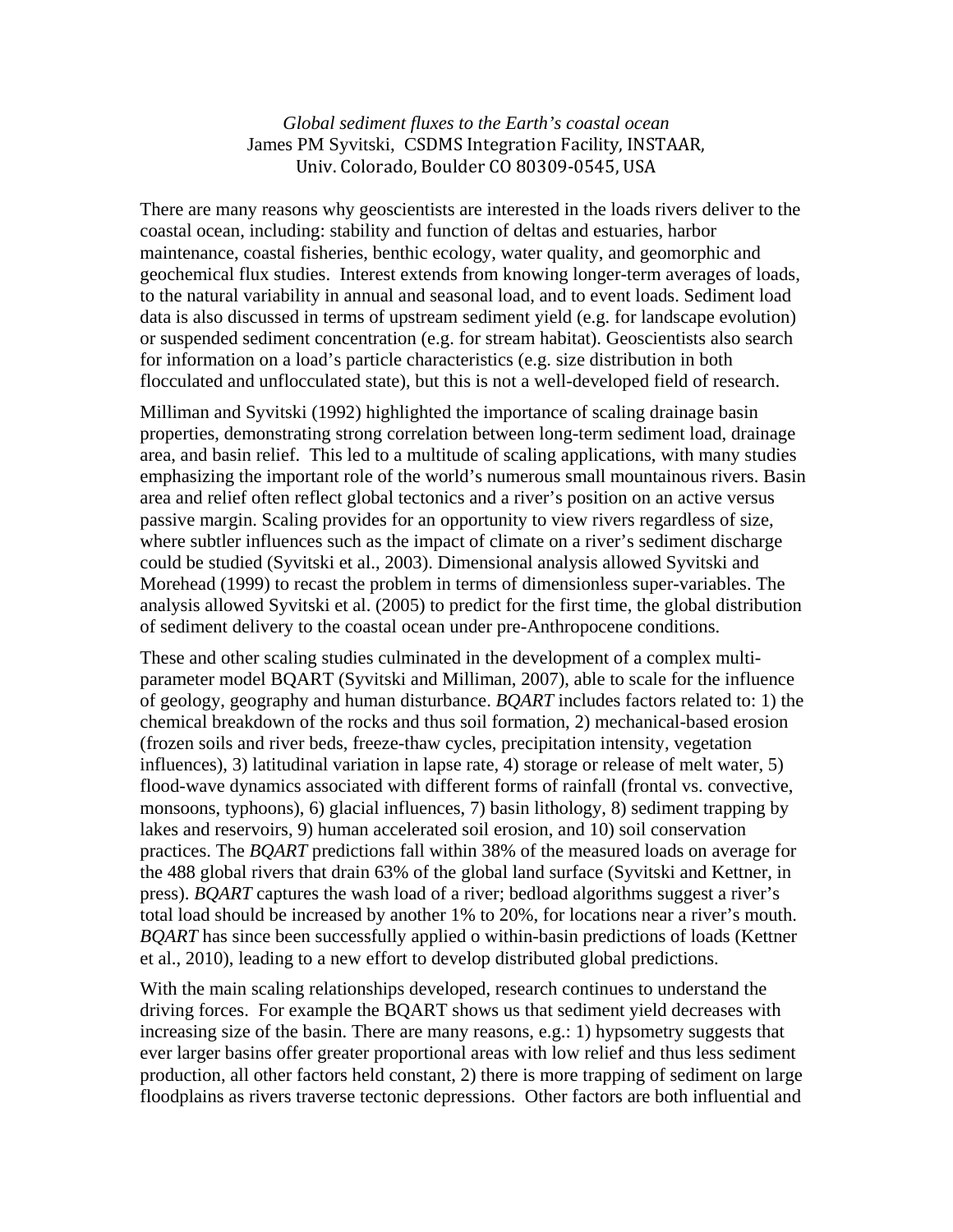highly variable, e.g.: 1) while mountains often receive a greater proportion of a basin's precipitation, many environments, such as the Niger River, experience most of the rainfall and runoff across their lowland plains; and 2) often softer lithologies are located in lower elevations, yet for the Mackenzie River, hard Precambrian granites occupy the lowest elevations. River mouth fluxes are the great integrators of these kinds of spatially variable factors throughout a drainage basin.

Scaling relationships also allow for estimating the seasonality of global sediment discharge (Syvitski et al., 2005). The PSI model scales for the variability in a river's sediment discharge, useful in studying high-intensity low-frequency events (Syvitski et al., 2000; Kettner et al., 2007). However precise predictions of a river's load for any single event remains a distant goal. Such predictions will require highly refined spatial information and routing models that include preconditioning or setup of past events that still hold influence on a river's load.

One of the most spatially variable influences on a river's load is from the impact of humans. This is witnessed where a river crosses a political boundary and the change in socio-economic conditions. For example, it is China that has developed most of the reservoirs along the Mekong, impacting the river's load as it passes through downstream countries. Human influences also push from both directions. The enhanced sediment load of the upstream Yellow River due to deforestation and poor farming practices is presently being offset by sediment retention behind downstream dams.

Human activities also magnify climate events. A proliferation of small farms employing poor tilling practice on top of a prolonged drought in the central U.S. Great Plains in the early 1930's, led to one of the world's largest erosion events where 23,500,000 acres lost 12.5 Gt of topsoil (Syvitski and Kettner, in press). In Taiwan, much of the sediment is released through the intense precipitation events associated with a typhoon. How much of the associated sediment discharge relates to the weather event, versus the preconditioning by deforestation and farming on steep mountainous slopes that can subsequently trigger landslides during the precipitation event. The global impact on human alteration of river sediment loads is huge ranging from accelerated delta subsidence, to changes in coastal fisheries, the health of coastal reefs, or even how most water and sediment enters the coastal ocean. Hyperpycnal flow events have become more common for some rivers, and less common for other rivers (Syvitski and Kettner, in press).

- Kettner A.J., Gomez, B., and Syvitski, J.P.M., 2007. Modeling suspended sediment discharge from the Waipaoa River system, New Zealand: the last 3000 years. Water Resources Research 43, W07411, doi:10.1029/2006WR005570.
- Kettner, A.J., Restrepo, J.D., Syvitski, J.P.M., 2010, A spatial simulation of fluvial sediment fluxes within an Andean drainage basin, the Magdalena River, Colombia. *J Geology 118: 363-379.*
- Milliman, J.D., Syvitski, J.P.M. 1992, Geomorphic/tectonic control of sediment discharge to the ocean: The importance of small mountainous rivers. *Journal of Geology* 100: 525-544.
- Syvitski, J.P., Morehead, M.D., 1999, Estimating river-sediment discharge to the ocean: application to the Eel Margin, northern California. *Marine Geology* 154: 13-28.
- Syvitski, J.P.M., Milliman, J.D., 2007, Geology, geography and humans battle for dominance over the delivery of sediment to the coastal ocean. *Journal of Geology* 115: 1-19.